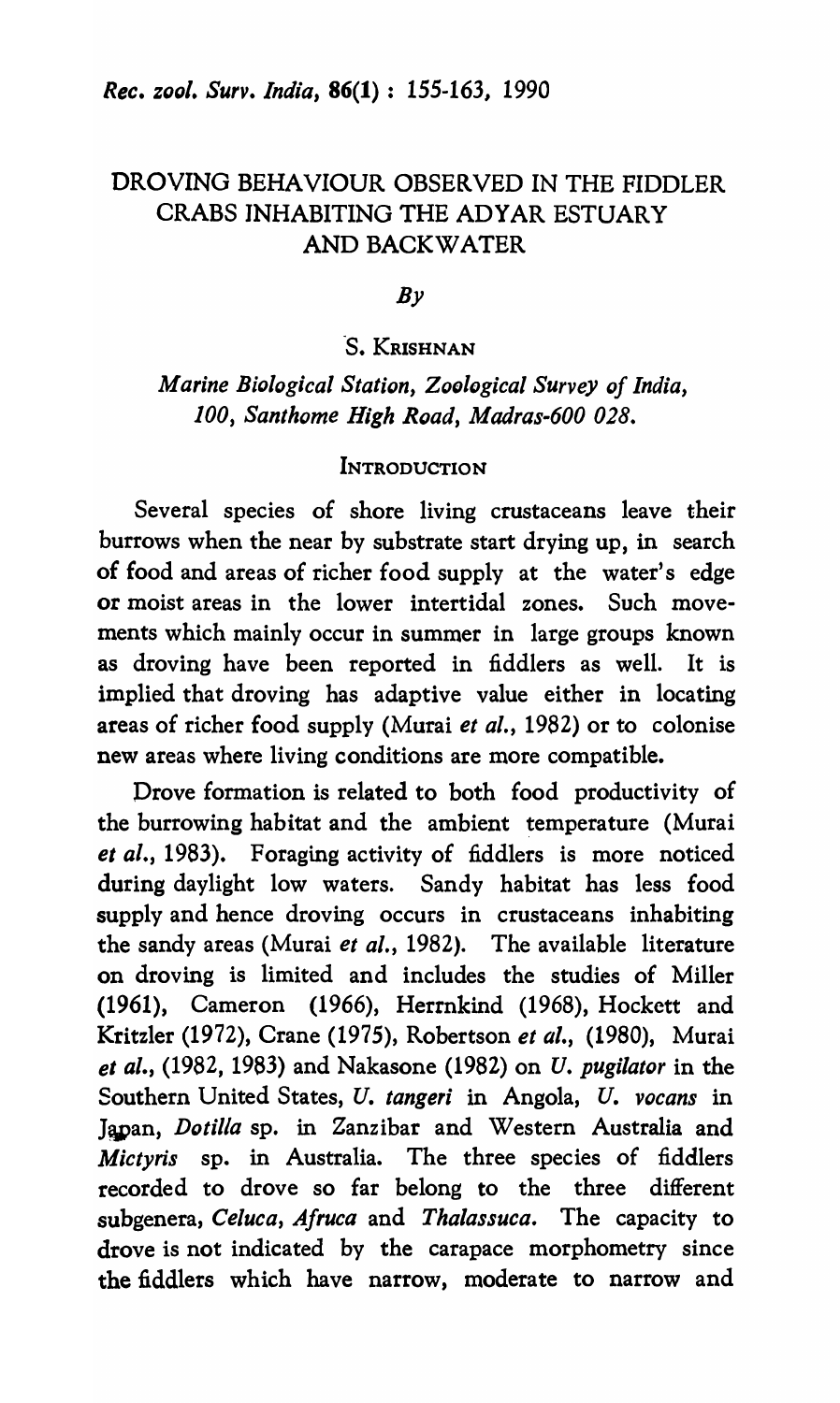moderate to wide fronts exhibit this phenomenon. The intrinsic details of droving still remain unknown and mostly the fiddlers whose habitat lies near to the seashore drove.

For the first time droving of fiddlers in India is reported here. This includes migration in large numbers. Crane (1975) remarked that a season-long study will be more valuable as it is greatly needed and hence this work.

#### **OBSERVATIONS**

Observations were made in the Adyar estuary and backwater from Kotturpuram area to the mouth of the estuary (approximately 4 kilometers) during May and October, 1983 and 1984 for 12 days at a stretch during the forenoons (from 0600 to 1200 hrs) and day time low tides. The burrow densities have been worked out for these areas (presented elsewhere) and the emerging of fiddlers for droving has been observed using Super Zenith low power optical binoculars. Movement of the crabs to and from the waterline and from the burrow area (6 to 12 meters) has been noted. In addition, long distance migration to approximately 200 meters could be observed during hot summer when the atmospheric temperature fluctuated between 35 and 41°C. Short distance migrants were also considered as drovers. Droving for feeding purposes lasts for 10 to 15 minutes after emerging from the burrows. Long distance migration occasionally (beyond 20 meters, by the side of waterline) lasts for about 90 minutes with frequent deviation towards water's edge in *lactea annulipes* and its congener *triangularis bengali* does not exhibit such a phenomenon. The burrows vacated by *lactea annulipes* were occupied by *triangularis bengali* almost immediately during hottest days of summer. 9% of the males marked with Camlin indelible marker ink could be easily located beyond 100 meters from the burrow area in the estuary within two days. Resident crabs were generally smaller than the wanderers and mainly consisted of females. Amongst the wanderers, near the low water mark more numerous were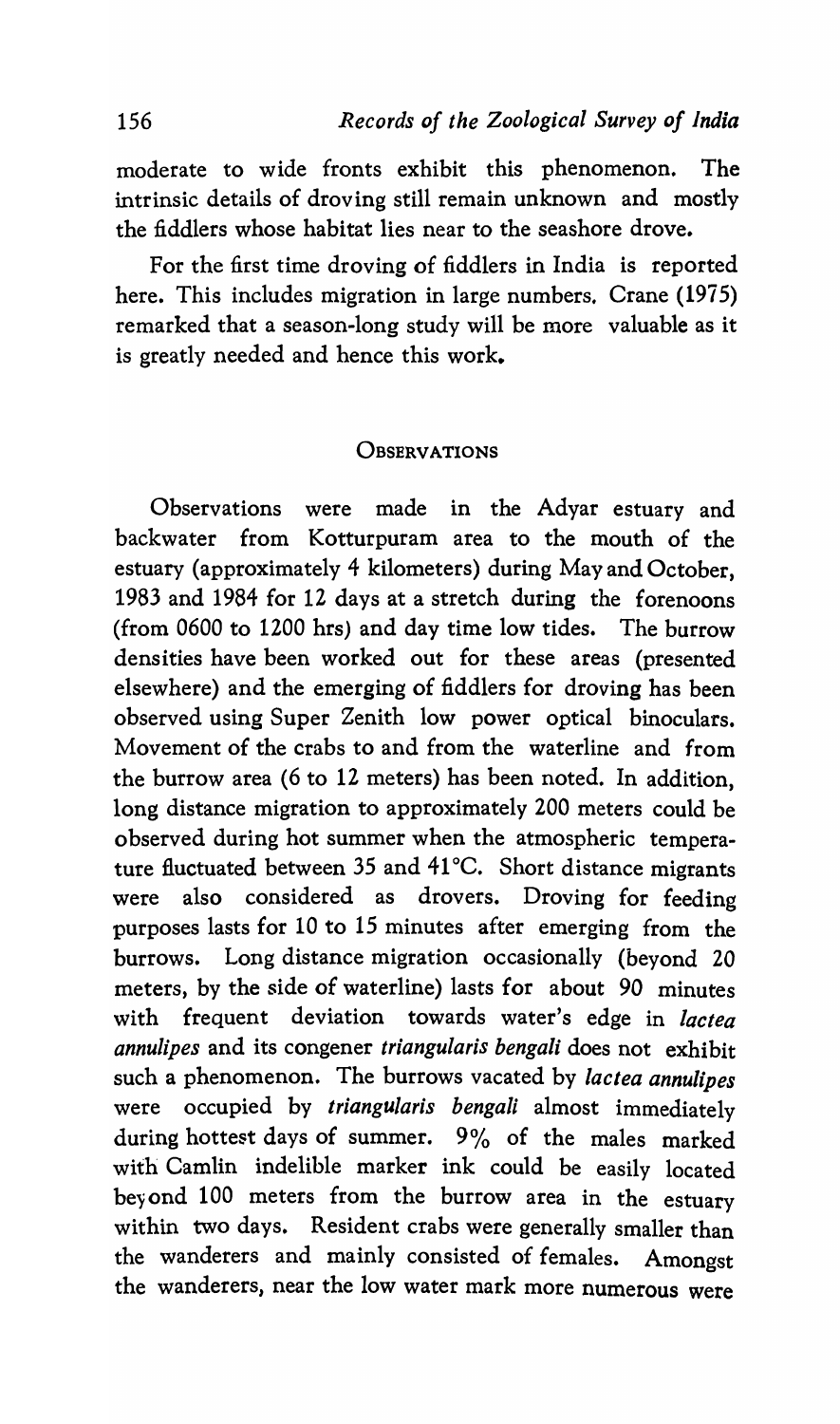the youngones (both male and female) in the case of *lactea annulipes* while in *triangularis bengali* such a condition does not exist. When muddy areas start drying up resulting in the formation of high saline water puddles *lactea* tends to leave the scene on long distance migration and *triangularis* inhabiting the upper burrow areas start moving toward the areas near the pools whose waters indicate salinity upto 70 parts per thousand. During October, females and youngones of *triangularis* remain in the upper burrow areas while males of more than 7 mm carapace width could be seen droving near the waterline. The ovigerous females and youngones of *triangularis* wander only in the upper burrow areas where organic deposits of sullage, domestic refuse and city's solid wastes form the substratum. *U. (C.) triangularis* does not exhibit long distance migration and when compared with *lactea annulipes* droving toward waterline to feed is also less.

#### **RESULTS**

The results are presented in Tables I and II. It appears that droving for feeding is a round-the-year phenomenon while long distance migration is tied to the summer months. The number and composition of droves vary according to species and the nature of the burrowing habitat. Inhabitants of sandy and sandy mud areas tend to drove more while those inhabiting burrows in steeper gradients of clayey substratum do not exhibit droving. *U.* (C.) *lactea annulipes* exhibits droving in large numbers (more than one hundred individuals) and the drove mainly consists of males. Females with high ovarian index do not drove near the waterline. This reaffirms the view of Bergin (1981) that females would be more vulnerable to predation if exposed at the water's edge. Males drove farther from the burrow areas than the females and youngones. Long distance migration toward the mouth of the estuary characteristic of *lactea annulipes* does not occur in *triangularis bengali* but during the hotter months and especially in May *triangularis* moves in smaller batches toward the high saline water puddles from the dried up clay areas.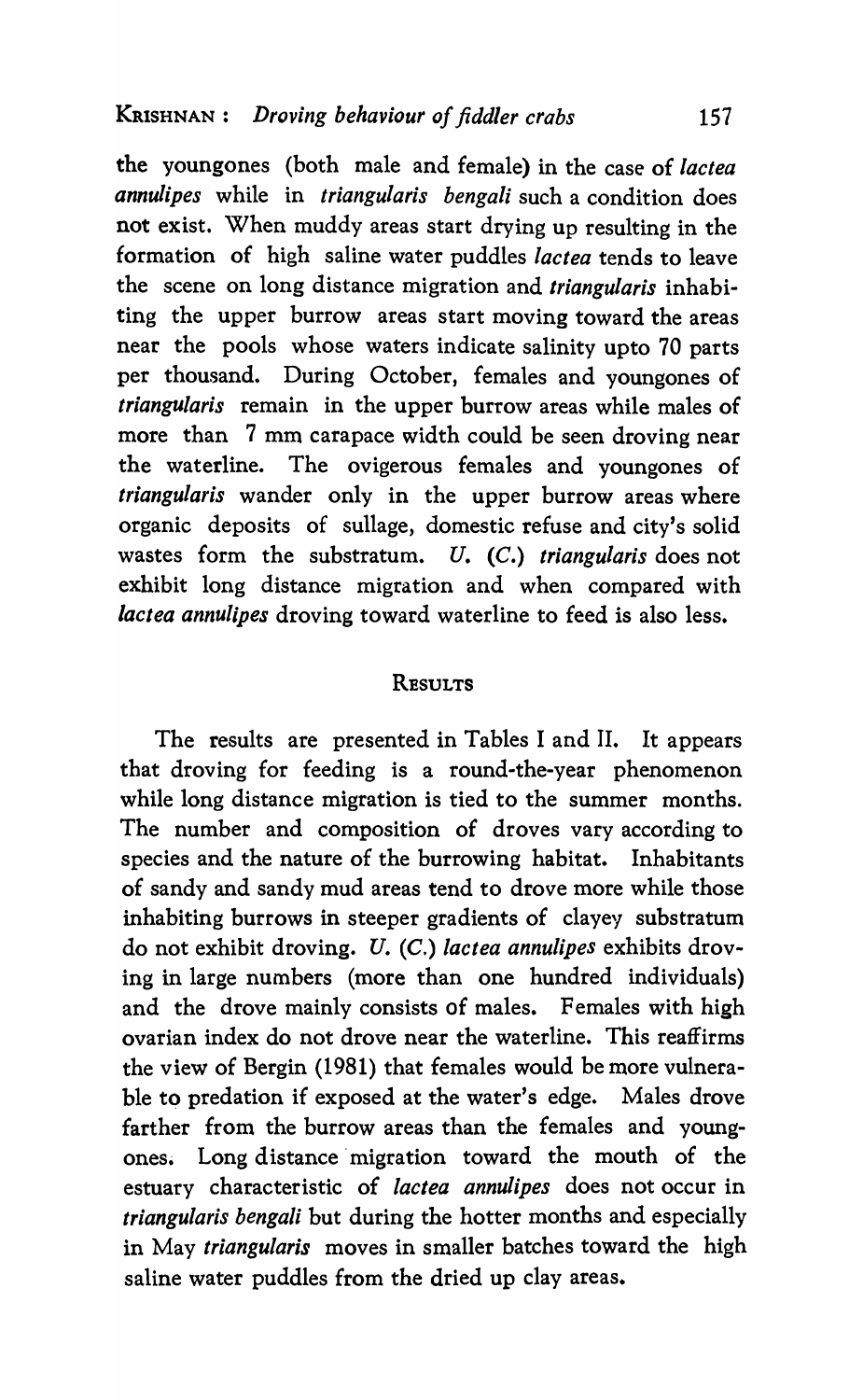|           | <b>AREA</b>                             | <b>COMPOSITION</b>                                                                        | DIRECTION OF MOVEMENT                                             | <b>DURATION</b>                                                     |
|-----------|-----------------------------------------|-------------------------------------------------------------------------------------------|-------------------------------------------------------------------|---------------------------------------------------------------------|
|           | <b>NEAR ADYAR</b><br><b>BRIDGE</b>      | <i>lactea</i> males in large<br>numbers                                                   | Toward the mouth of estuary<br>parallel to the dried up waterline | Minimum 20 minutes<br>Maximum 90 minutes<br>Start before 06 30 hrs. |
|           |                                         | lactea males and<br>juveniles                                                             | Toward waterline<br>Moist areas at centre                         | Minimum 5 minutes<br>Maximum 10-12 minutes                          |
|           |                                         | triangularis males, smaller<br>females in batches of<br>$10-15$ crabs                     | Occasional foraging<br>toward waterline                           | Minimum 5 minutes<br>Maximum 10-12 minutes                          |
|           | <b>PALACE</b>                           | II NEAR CHETTINAD <i>lactea</i> males and occasional<br>females 10-50 crabs               | Toward the lowtide<br>line for foraging                           | Minimum 5 minutes                                                   |
| ш         | <b>NEAR SANDBAR</b>                     |                                                                                           |                                                                   |                                                                     |
| <b>IV</b> | <b>BACKWATER AT</b><br><b>MRC NAGAR</b> | <i>triangularis</i> males in groups<br>of 10-15 adults with<br>occasional smaller females | Toward high saline<br>areas farther from sea<br>sea               | Minimum 15 minutes<br>Maximum 30 minutes.                           |

## TABLE I. MIGRATION AND DROVING TOWARD WATERLINE DURING MAY, 1983 AND 1984.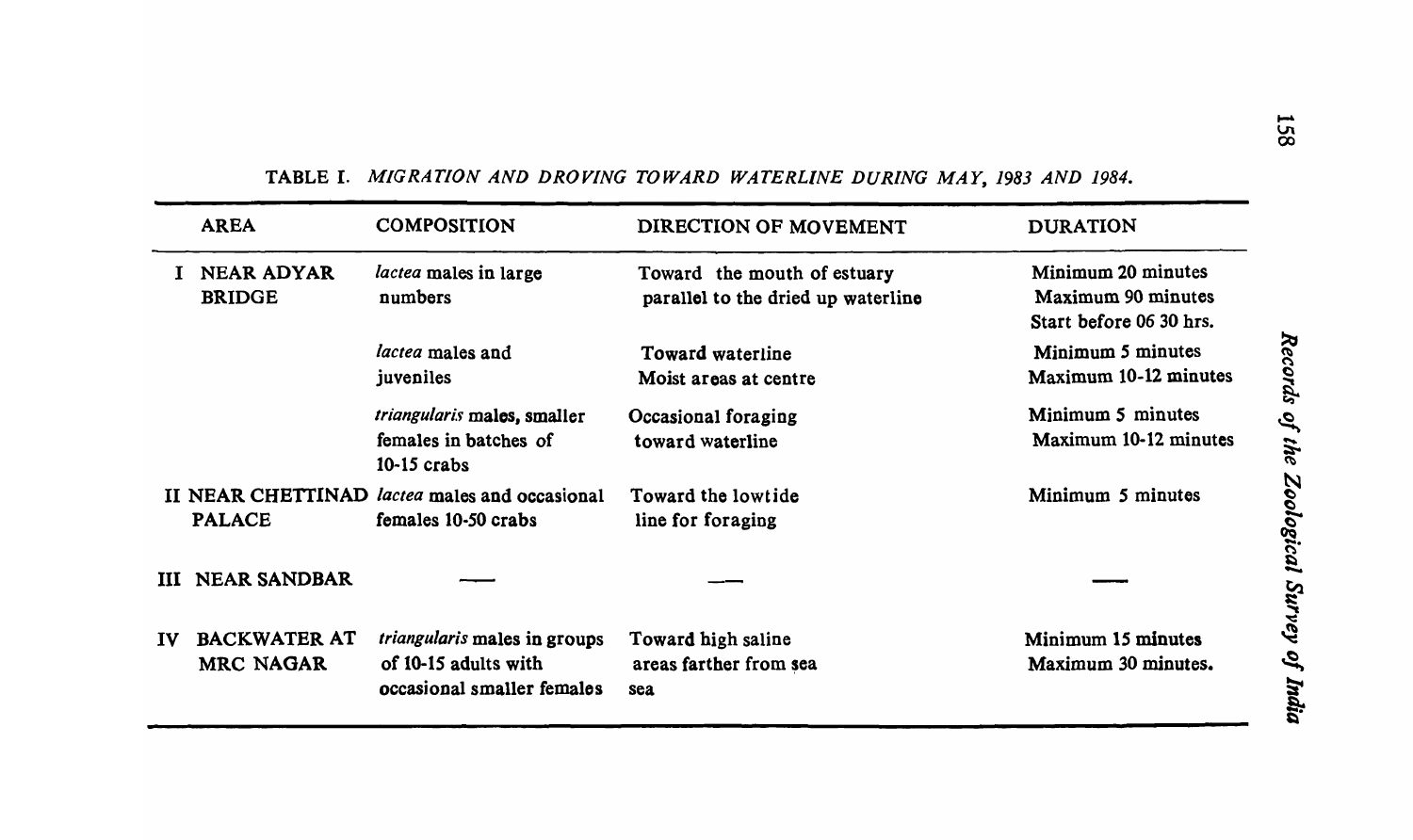| <b>AREA</b>  |                                         | <b>COMPOSITION</b>                                    | DIRECTION OF<br><b>MOVEMENT</b>                                      | <b>DURATION</b>                         |
|--------------|-----------------------------------------|-------------------------------------------------------|----------------------------------------------------------------------|-----------------------------------------|
| $\bf{I}$     | <b>NEAR ADYAR</b><br><b>BRIDGE</b>      | luctea in large<br>groups, more males<br>than females | Toward waterline<br>for feeding and<br>no long distance<br>migration | Minimum 5 minutes<br>Maximum 20 minutes |
| $\mathbf{H}$ | NEAR CHETTINAD                          |                                                       |                                                                      |                                         |
|              | <b>PALACE</b>                           | $93 - 79$                                             | 99.79                                                                | $32 - 22$                               |
| Ш            | <b>NEAR SANDBAR</b>                     | $99 - 99$                                             | $33 - 25$                                                            | $33 \t33$                               |
| IV           | <b>BACKWATER AT</b><br><b>MRC NAGAR</b> | <b>NIL</b>                                            | <b>NIL</b>                                                           | <b>NIL</b>                              |

# TABLE II. *MIGRATION/DROVING DURING OCTOBER*, 1983 and 1984.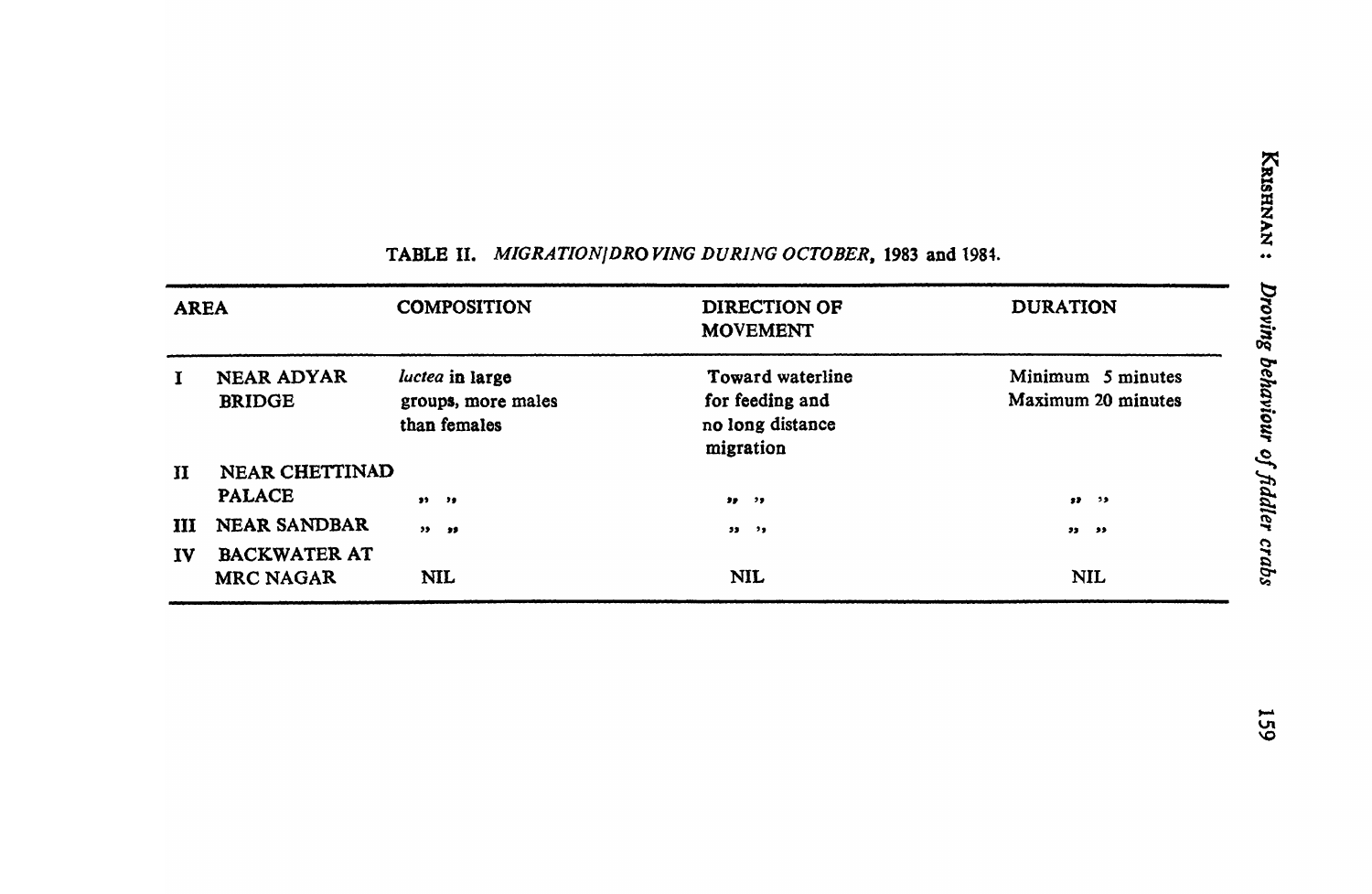### **DISCUSSION**

Migration of groups of fiddlers along the beach, their movements and return to the specific burrows after foraging have been elucidated by Altevogt (1957), Altevogt and von Hagen (1964), Herrnkind (1968, 1972). Robertson *et al.,*  (1980, 1981) reported that the concentrations of Chlorophyll 'a' possibly in edaphic algae determined the foraging behaviour atleast in U. *pugilator* and that the fiddlers move long distances in search of rich algal gradients. One (1965) established that the Nitrogen content of the substrate significantly determined the droving and feeding behaviour in fiddlers. He postulated that more the percentage of finer particles more is the N-content of the substrate contributing to the growth of microbial organisms which maintain the food supply. Aspey (1978) opined that the behavioural variability has a survival advantage in fiddlers due to their periodical movement to different environments. Wilkens and Fingerman (1965) observed wandering of fiddlers on hot days for about 15-20 minutes and disappearance into the burrow for 3-4 minutes to escape sunlight and to lower body temperature.

Murai *et al* (1983) found that in U. *vocans* droving occurs more from the upper burrow areas of lower N-content in sandy areas where the content of organic matter and microbial organisms are less. In the Adyar estuary also droving occurs mainly in areas of sand where populations of U. (C.) *lactea* are present. Comparison of *lactea annulipes*  and *triangularis bengali* of different areas indicates that droving may not be a species specific trait. Murai *et al (1983)*  observed that *lactea* occupying sandy mud areas do not drove at all in Japan while the same species occupying sandy areas of Adyar estuary droves.. U. (C.) *triangularis* which occupies irregular clayey areas where trapping of organic matter from receding water occurs does not drove to noticeable extent. Should droving occur, it happens for a shorter distance, probably to compensate the deficiency in the energy budget.

In both *lac tea* and *triangularis,* crabs with hard carapace only exhibit droving tendency. No fiddler, whether male or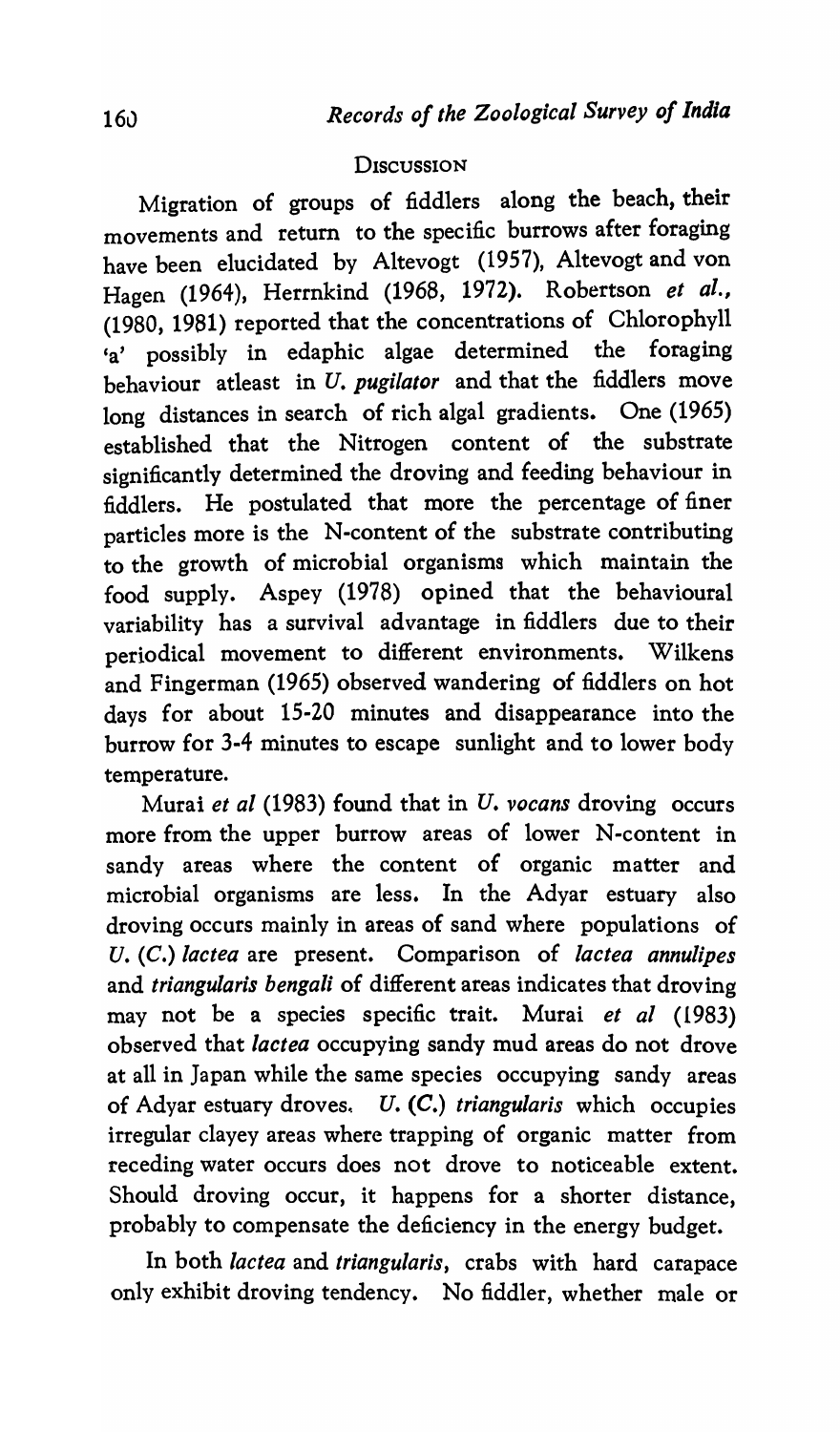female droves or wanders immediately after moulting. This is indicated by the presence of moulting or recently moulted large males in the upper beach area resident populations. Murai *et al* (1983) opined that N-content of the burrowing habitat is not the only factor that has an effect on droving behaviour. Since droving for long distances or migration occurs mostly in summer, it may be one of the effective means of reducing body temperature by evaporation of water from epithelial membranes, in addition to seeking better habitats and feeding. Bliss (1968) expressed that the fiddler can reduce body temperature through transpiration and Edney (1960, 1961) found that body temperature of crabs in unsaturated air was 1-2°C below that of crabs in saturated air in the laboratory, while outside in the field live crabs exposed to sun registered a body temperature 5·8°C lower than that of similarly exposed dead dried crabs. It is possible that *lactea*  droves to beat the effect of radiation of the sandier habitat.

The droving tendency has been observed to continue throughout the day from dawn to dusk for foraging while long distance migrations occurred mostly in the forenoons. Semi-terrestrial crabs like *Uca* carry small amount of water within branchial chambers, the remainder of each chamber being filled with air (Edney, 1960). It is probable that larger fiddlers drove or migrate to longer distances from the resident burrow areas due to the presence of more water in the branchial chambers. The migrants invariably enter into the nearest available burrows proximal to the waterline and spend a few minutes before resuming migration or go to the waterline itself to replenish the lost branchial water. Since *triangularis* does not expose itself to sunrays much when compared to *lactea* there may not be a necessity to drove for reducing body temperature or for food which is available in the burrow area itself.

### **ACKNOWLEDGEMENTS**

I thank the Director, Zoological Survey of India, Calcutta for facilities. Thanks are due to Dr. Asket Singh, Dr. A. Daniel, Dr. G. Thirumalai and other colleagues who had been helpful at various stages.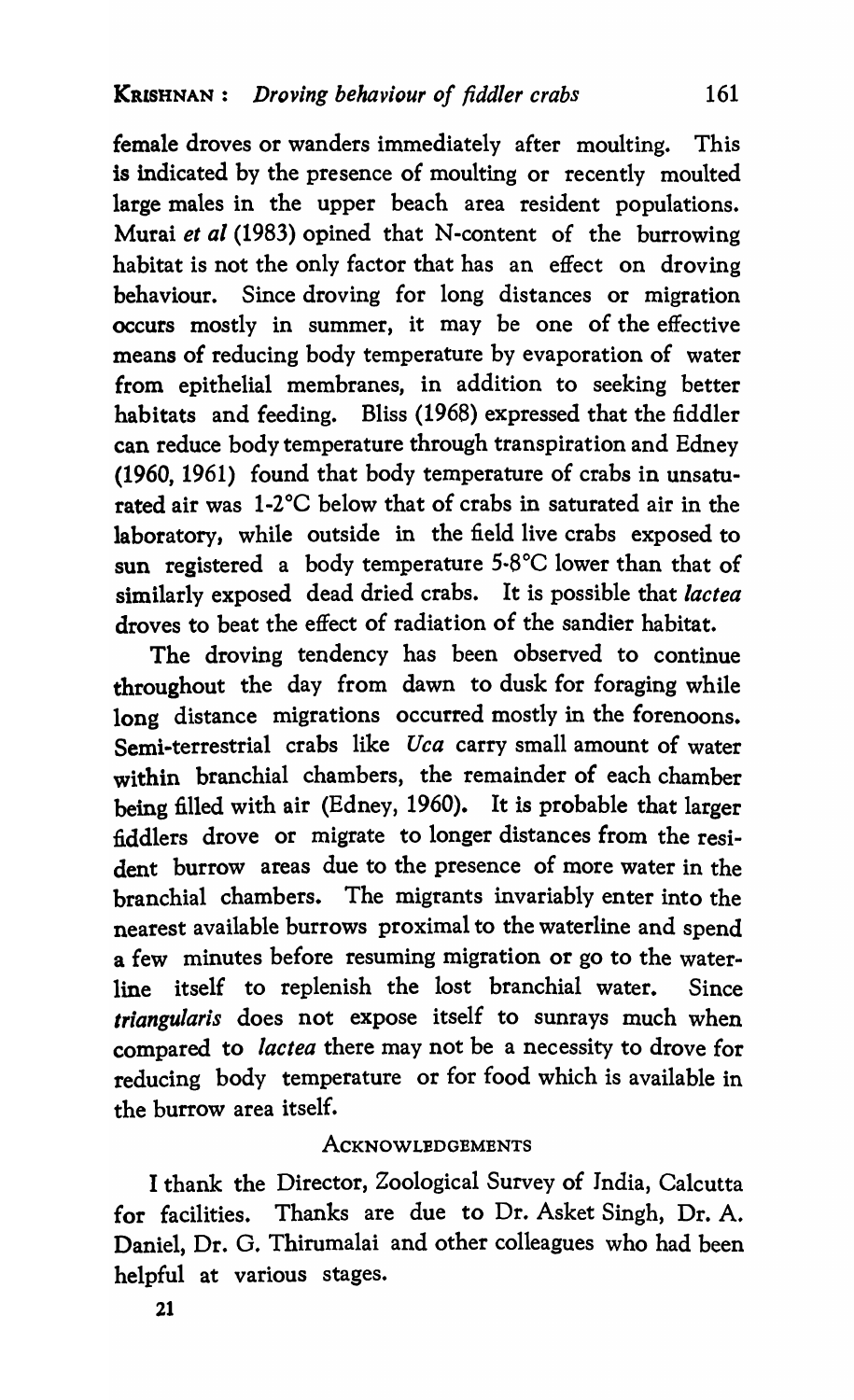#### **REFERENCES**

- ALTEVOGT, R., 1957. Untersuchungen zur Biologie, Okologie und Physiologie indischer Winkerkrabben. Z. *Morph.*   $\ddot{O}$ *kol. Tiere,* 46 : 1-110 (Original not seen).
- ALTEVOGT, R. AND VON HAGEN, H. O., 1964. Zur Orienturung von *Uca tangeri* in Freiland. Z. *Morph. Okol. Tiere,* 53 : 636-656.
- ASPEY, W. P., 1978. Fiddler crab behavioural ecology: burrow density in *Uca pugnax* (Smith) and *Uca pugilator*  (Bose) (Decapoda: Brachyura). *Crustaceana,* 34 (3); 235-244.
- BERGIN, M. E., 1981. Hatching rhythms in *Uca pugilator*  (Decapoda : brachyura). *Mar. BioI.,* 63: 151-158.
- BLISS, D. E., 1968. Transition from Water to Land in Decapod Crustaceans. *Am. zool.,* 8 : 355-392.
- CAMERON, A. M, 1966. Some aspects of the behaviour of the soldier crab *Mictyris longicarpus. Pacific Science,*  20 : 224-234.
- CRANE, J., 1975. Fiddler crabs of the World. Ocypodidae: Genus *Uca.* pp. 736. Princeton University Press, Princeton, New Jersey, U. S. A.
- EONEY, E. B., 1960. Terrestrial adaptations. The Physiology of Crustacea VI. 1. Waterman, T. H. (Ed.). Academic Press, New York and London. 367-393.
- EONEY, E. B. 1961. The water and heat relationships of fiddler crabs *(Uea* sp.). *Trans. Roy. Soc. South Africa,*  36 : 71-91.
- EONEY, E. B. 1962. Some aspects of the temperature relations of fiddler crabs *(Uea* sp.). Biometeorology. Tromp, S. W. (Ed.), Pergamon Press, Oxford, London, New York and Paris, 79-85.
- HERRNKIND, W. F., 1968. Adaptive visually directed orientation in *Uca pugilator. Am. zool.,* 8 : 575-598.
- HERRNKINO, W. F. 1972. Orientation in shore living arthropods, especially the sand fiddler crab. Behaviour of